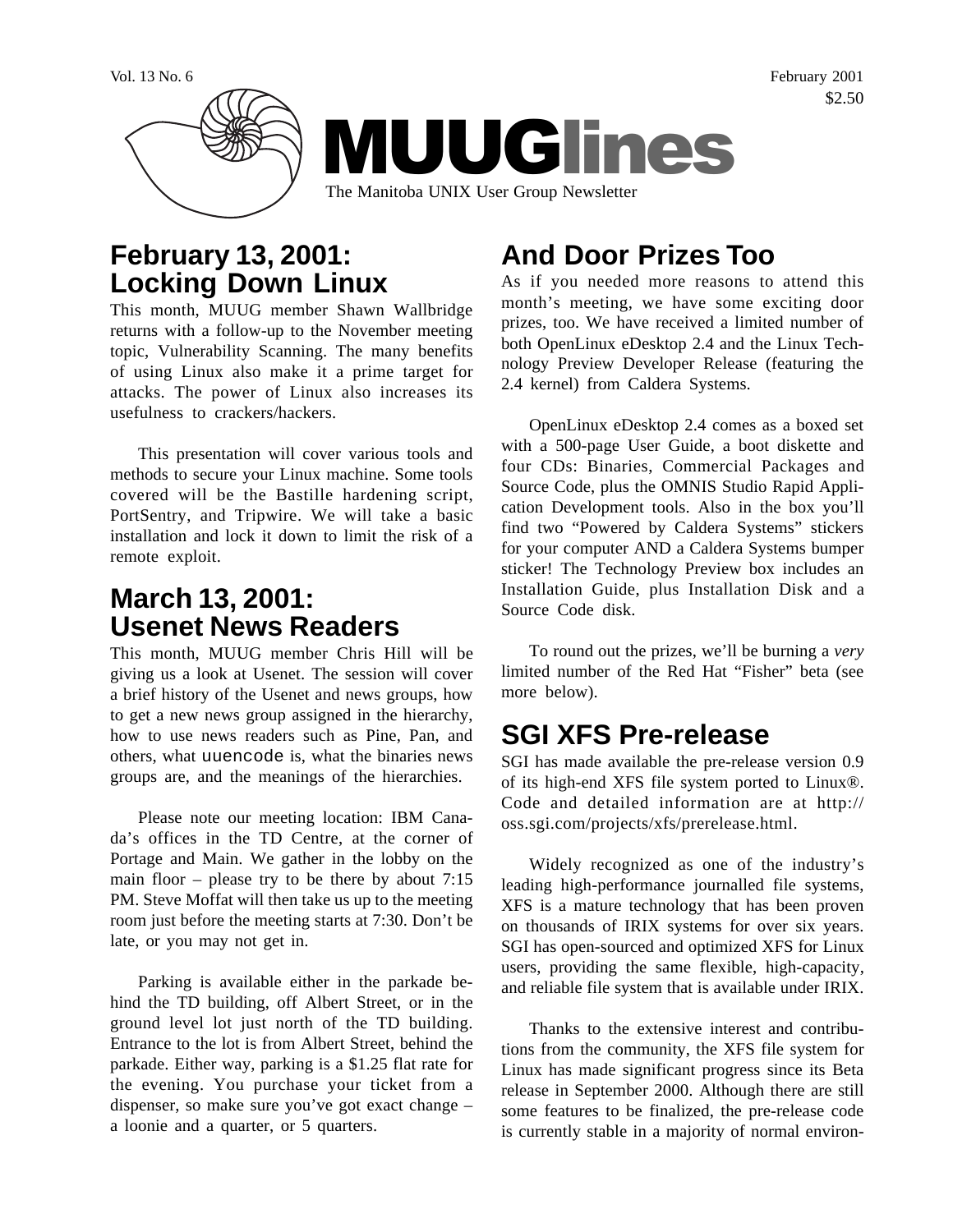ments. SGI welcomes and encourages interested users to try out the code aggressively in your test environments, so that they can work through the final stage of the development and bug fixes to meet your production needs.

SGI XFS Pre-release 0.9 is available in the following three fashions: As a patch against linux-2.4.0; as a set of RPMs; or as a complete system installer which works with Red Hat 7.0 media to run XFS on the root partition. SGI will be demonstrating XFS as the root file system for high availability and clustering solutions in SGI systems at LinuxWorld New York from January 31 to February 2. Free XFS CDs will also be available at LinuxWorld. For more information on the open source project of XFS for Linux, please see http:// oss.sgi.com/projects/xfs/index.html.

## **Red Hat "Fisher"**

Red Hat, Inc. presents a beta release of Red Hat Linux for your hacking pleasure. First, the regular drill: This is a beta release of Red Hat Linux. It is not intended for mission critical applications. It's not even intended for non-mission critical applications. Important data should not be entrusted to Fisher, as it may eat it and make loud belching noises. Significant changes have been made since the last version of Red Hat Linux, including a shift to a 2.4-based kernel.

As in Red Hat Linux 7, this beta is large enough that the binary packages have been split between two ISO images. The installation program handles reading packages from multiple CDs. Fisher can be downloaded from MUUG's public FTP site or Red Hat: ftp://ftp.redhat.com/pub/redhat/beta/fisher.

What's new in this beta?

- General system improvements: Itanium<sup>™</sup> support; installer improvements; basic firewall configuration; workstation installs are network-secure; and a graphical kickstart configuration program.
- Core system components: 2.4.0 kernel + patches; glibc 2.2.1; XFree86 4.0.2 and XFree86 3.3.6; and the KDE 2.1 beta release snapshot.
- Expanded hardware support: Improved USB;

IDE UltraDMA 66/100; IEEE1394 (FireWire™); ATM networking; WiFI wireless ethernet cards; ESS Maestro3 and newer Crystal audio

- System service changes: New networktransparent configuration subsystem; configuration tools for BIND, Apache, and printing
- A sampling of package upgrades: GIMP 1.2.1, Tcl/Tk 8.3.2, BIND 9.1.0, Pine 4.32, Vim 6.0 prerelease, XMMS 1.2.4
- Package additions: OGG/Vorbis audio encoder/decoder and Mozilla

 rhn\_register, the registration client for Red Hat Network, is included, but registrations for the beta will not be accepted. However, up2date will be fully functional in anonymous mode, and Red Hat encourages people to make use of this functionality. They will be attempting to synchronize fixes with Update Agent on a nightly basis, so if you report a problem and it gets fixed, you can get a new version of that particular package on the following day.

Major known issues: PCMCIA support is touchand-go; upgrading computers reliant on PCMCIA may not work at all; systems that include both floppy and IDE ZIP devices will fail to install (a fixed boot disk has been made available to correct this problem); minimal installs do not support NFS out of the box; partitionless installs and upgrades are not currently working; applications using dlopen() to load threaded libraries (such as kdm) may crash with the i686 version of glibc; X and KDE have known failures on Itanium. Enjoy! :-)

### **SOLE Call for Papers**

Southern Ontario Linux Exposition 2001 May 28th-30th, 2001 in Hamilton, Ontario.

We have received an invitation to participate in the first Southern Ontario Linux Exposition (SOLE).

The purpose of SOLE is to bring together Linux enthusiasts and professionals to exchange information, discuss Linux uses, and promote the use of Linux in general. There will be three streams of content for the conference: Technical, Linux for Business, and End User Linux. The papers should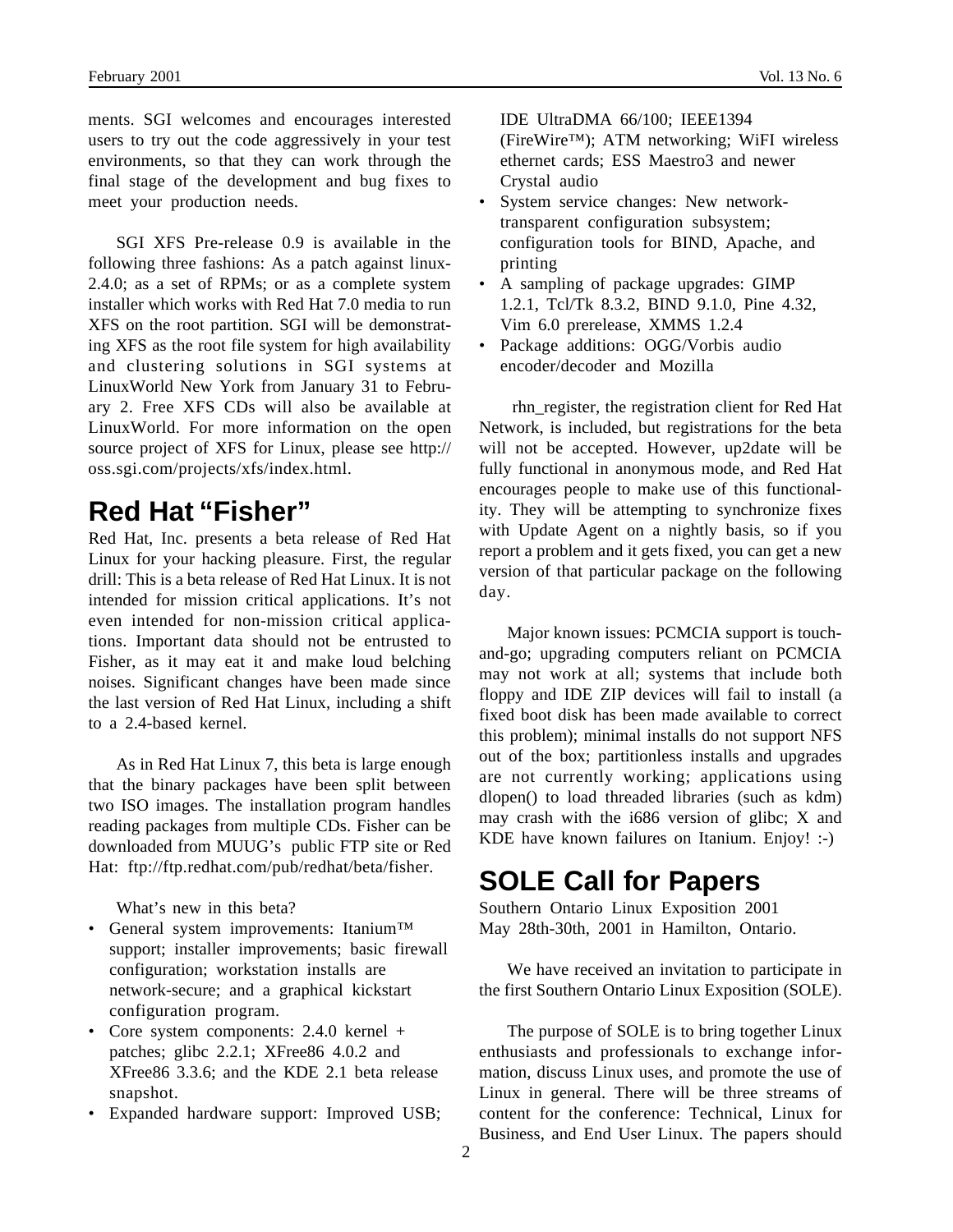be written with either strong technical content, business development/use content or targeting the end/new user of Linux.

#### **Timeline**

Paper Proposals are due by March 1st, 2001 Abstracts are due by April 1st, 2001 Final Papers are due by May 1st, 2001

Confirmation of accepted papers will be made prior to April 1st, 2001. Presentation time slots are 60 minutes long, including 15 minutes intended to be used as a question period. 90 minute and 120 minute presentations will also be accepted based on content. LCD projectors will be available to display slides from any VGA source. If you require any additional AV equipment please let us know when you submit your proposal.

Authors must submit a minimum of a two paragraph paper proposal. The proposal should cover the goal of the paper, and define the scope, and target audience. Proposals and abstracts must be submitted in plain ASCII text. Proposals should be 2 paragraphs in length. Abstracts should be 1 paragraph in length.

Final papers should be submitted in HTML. ASCII or proprietary format documents will be accepted - but may be altered in conversion. HTML is recommended. Proposals, abstracts and papers should be submitted to harwoodr@linux.ca

Papers will be reviewed by the members of the committee, and accepted authors will be notified by e-mail. Authors of any papers not accepted will also be notified. The conference requires publication rights to the accepted papers, including the publication of the audio proceedings as well as publication and reproduction rights to any video filmed during the presentations. Copyright ownership is retained by the author. These rights are nonexclusive.

### **ITtoolbox UNIX**

Information Technology Toolbox, Inc. (ITtoolbox), an on-line information network supporting information technology and business professionals, announced the launch of ITtoolbox UNIX. ITtoolbox UNIX (http://UNIX.ITtoolbox.com) is a vast database of Unix information contained in an integrated, human-edited directory for new users seeking training, to those who operate their own servers.

UNIX has become a standard operating system for large corporations, academic institutions and governmental departments because of its versatility. A recent report issued by Rutgers University states, "the strength of UNIX is its portability across multiple vendor hardware platforms, vendor independent networking, and the strength of its application programming interface." The strengths of UNIX (from various vendors) are available for comparison at ITtoolbox UNIX.

ITtoolbox UNIX assists both IT and business professionals by acting as an on-line support structure in this ever-changing field of technology. As with all other portals in the network, ITtoolbox UNIX is free to use. ITtoolbox UNIX offers:

- Focused discussion forums
- A comprehensive vendor solutions directory
- Daily industry news
- A documents section featuring peer publishing, industry articles, vendor white papers, guides and tutorials.
- A job listing database

### **Eazel and Red Hat**

Eazel Inc., the developer of software and services to make computers easier to use, and Red Hat, the leader in developing, deploying and managing open source solutions for Internet infrastructure, announced plans to deliver a superior desktop experience for Red Hat Linux users. The companies have agreed to partner to deliver an integrated solution combining Red Hat Network with Eazel's suite of Internet services for individual users.

As part of their agreement, Red Hat has agreed to integrate Eazel's Nautilus software into forthcoming versions of Red Hat Linux. Desktop users will benefit from the superior user experience provided by Eazel's Nautilus interface and Internet Services while maintaining the security and scalability benefits provided by Red Hat Network. Through the integration of these two technologies, large enterprises can provide end users with a Network User Environment that integrates access